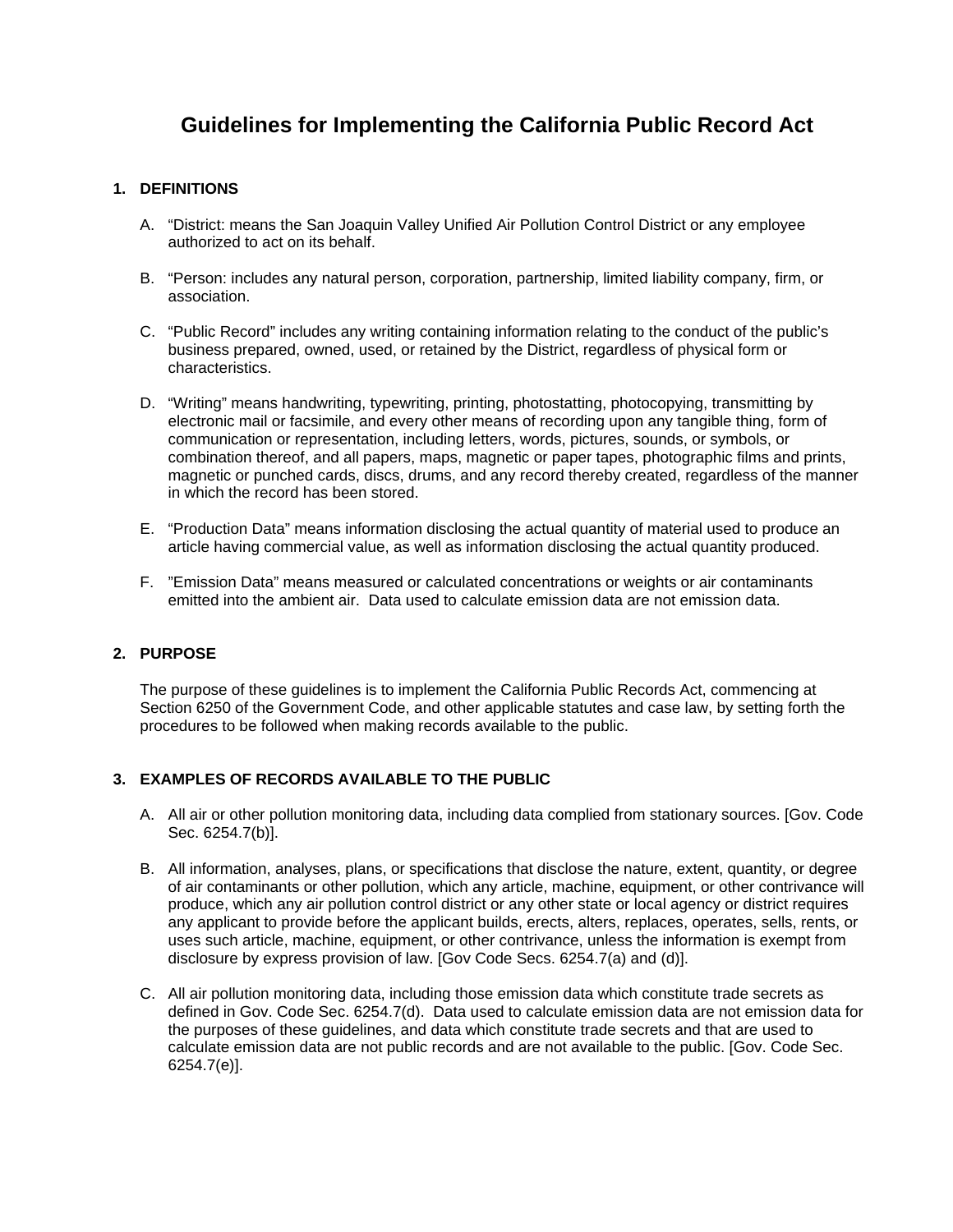- D. Permits to operate, permits to construct, permit application forms, supplemental applications to forms, potential to emit reports, risk assessments, site inspection reports, source test reports, asbestos records, emission reduction credit certificates, and notices of violation. (The inspector's report and other investigatory material may be withheld until a settlement agreement is reached or the case is concluded.)
- E. Data used to calculate the costs of obtaining emission offsets are not public records. If the District issues a permit to construct to an applicant who is required to obtain offsets pursuant to District rules and regulations, the following data are public records: the year the offset transaction occurred; the amount of the offsets purchased by pollutant, and the cost of the offsets purchased by pollutant. If the application is denied, the data shall not be a public record. [Gov. Code Sec. 6254.7(f)].
- F. District employment contracts. [Gov Code Sec. 6254.8].

## **4. RECORDS EXEMPT FROM DISCLOSURE**

- A. Preliminary drafts, notes, or interagency or intra-agency memoranda that are not retained by the District in the ordinary course of business, provided that the public interest in withholding those records clearly outweighs the public interest in disclosure. [Gov. Code Sec. 6254(a)].
- B. Records pertaining to pending litigation to which the District is a party, or to claims made pursuant to Division 3.6 (commencing with Section 810) of Title 1 of the Government Code, until the pending litigation or claim have finally adjudicated or otherwise settled. [Gov. Code Sec. 6254(b)].
- C. Personnel, medical, or similar files, the disclosure of which would constitute an unwarranted invasion of personal privacy. [Gov. Code Sec. 6254( c )].
- D. Geological and geophysical data, plant production data, and similar information relating to utility systems development, or market or crop reports, which are obtained in confidence from any person. [Gov Code Sec. 6254(e)].
- E. Records of complaints to, or, investigations conducted by, or for, the District, for law enforcement or permit purposes, or any analysis or conclusions of an investigating officer. Notwithstanding the above, the time, substance, and location of all complaints or requests for assistance received by the District and the time and nature of the response thereto, including, to the extent the information regarding the incident is recorded, the time, date and location of occurrence, the time and date of the report, the factual circumstances surrounding the incident, and the name, age, and current address of the victim of the incident, are public records unless: 1) the disclosure of such information would endanger the safety of a person involved in an investigation; 2) would endanger the successful completion of the investigation or a related investigation [Gov. Code Sec. 6254(f); 3) would be an unwarranted invasion of privacy; 4) might identify confidential sources; or 5) would reveal information supplied in confidence. This exemption is inapplicable to requests made by a District attorney. [Gov. Code Sec. 6262].
- F. Test questions, scoring keys, and other examination data related to examination for employment or academic examination. .[Gov. Code Sec. 6254(g)].
- G. The contents of real estate appraisals, engineering or feasibility estimates and evaluations made for or by the state or local agency relative to the acquisition of property, or to prospective public supply and construction contracts, until such time as all of the property has been acquired or all of the contract agreements obtained. However, the law of eminent domain shall not be affected by this provision. [Gov Code Sec.6254(h)].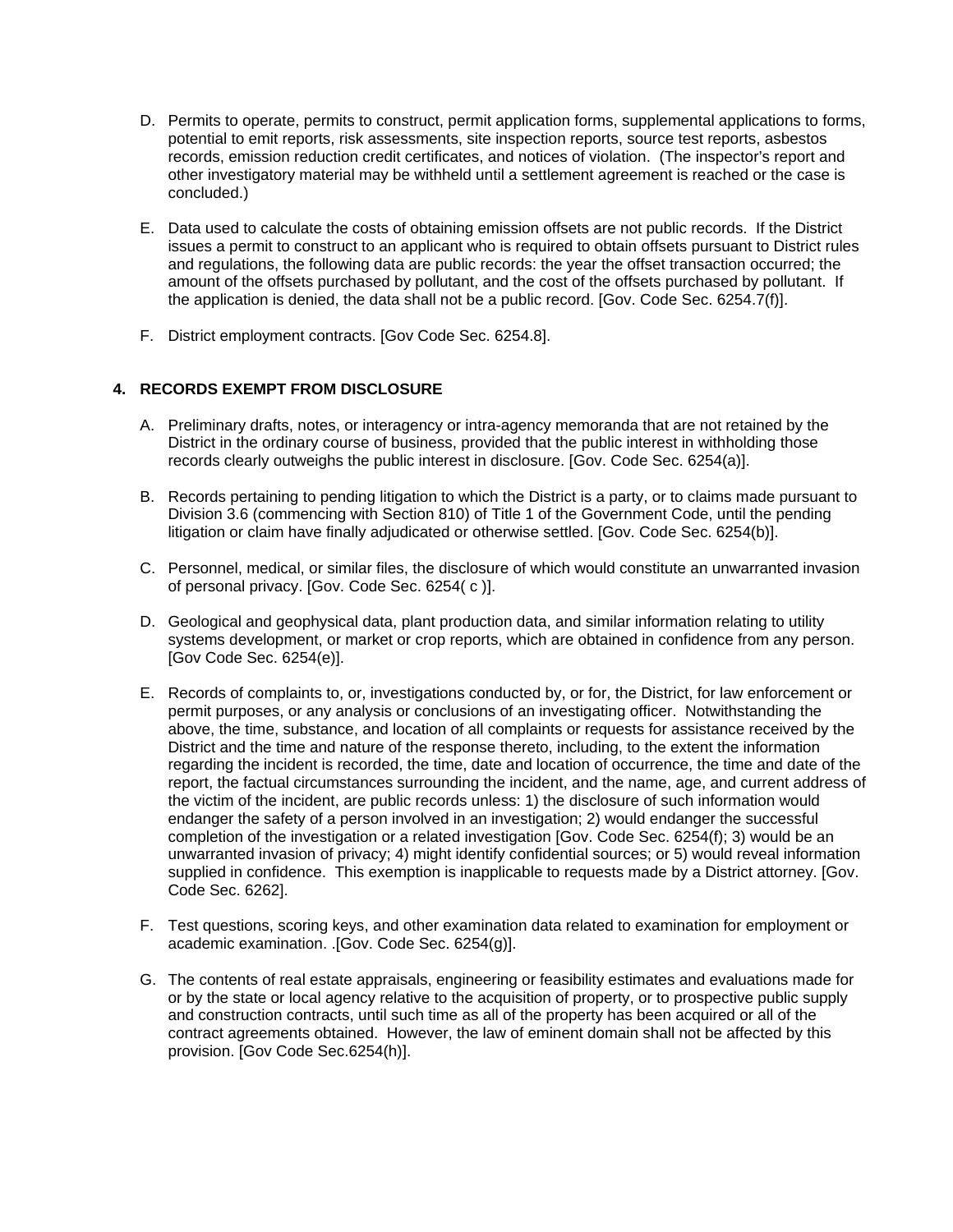- H. Library circulation records kept for the purpose of identifying the borrower of items available in the library, and library and museum materials made or acquired and presented solely for reference or exhibition purposes. [Gov. Code Sec. 6254(j)].
- I. Records the disclosure of which is exempted or prohibited pursuant to federal or state law, including, but not limited to, provisions of the Evidence Code relating to privilege. [Gov. Code Sec. 6254(k)].
- J. Confidential communications between the District and its attorneys. [Ev. Code Sec. 954].
- K. Records of documents covered by the attorney work product privilege, or any other judicially recognized privilege, including but not limited to, the deliberative process privilege.
- L. Records which relate to Grand Jury testimony.
- M. Records which are privileged under Section 1040 of the Evidence Code which provides:
	- (i) As used in this section, "official information" means information acquired in confidence by a public employee in the course of his duty and not open, or officially disclosed, to the public to the time the claim or privilege is made;
	- (ii) A public entity has a privilege to refuse to disclose information and to prevent another from disclosing such information, if the privilege is claimed by a person authorized by the public entity to do so; and;
		- a. Disclosure is forbidden by an act of the Congress of the United States or a Statute of this state; or;
		- b. Disclosure of the information is against the public interest because there is a necessity for preserving the confidentiality of the information that outweighs the necessity for disclosure in the interest or justice; but no privilege may be claimed under this paragraph if any person authorized to do so has consented that the information be disclosed in the proceeding. In determining whether disclosure of the information is against the public interest, the interest of the public entity as a party in the outcome of the proceeding may not be considered.
- N. Trade secrets, with the exception of emission data, which may include, but are not limited to, a formula, plan, pattern, process, tool, mechanism, compound, procedure, production data, or compilation of information which is not patented, which is known only to certain individuals within a commercial concern who are using it to fabricate, produce, or compound an article of trade or a service having commercial value, and which gives its user an opportunity to obtain a business advantage over competitors who do not know or use it. [Gov. Code Sec. 6254.7(d)].
- O. Computer software, which includes computer mapping systems, computer programs, and computer graphics systems, developed by a state or local agency including the District. [Gov. Code Sec. 6254.9(a) and (b)].
- P. Records that relate to volatile organic compounds and chemical substances information received or complied by an air pollution control officer pursuant to Health and Safety Code Section 42303.2. [Gov.. Code Sec.6254.11].
- Q. Records in which the District determines that, on the facts of the particular case, the public interest served by not making the record public clearly outweighs the public interest served by disclosure of the record. [Gov. Code Sec. 6255]. The cost and burden to the District may be relevant factors in determining the public interest in not making the record public.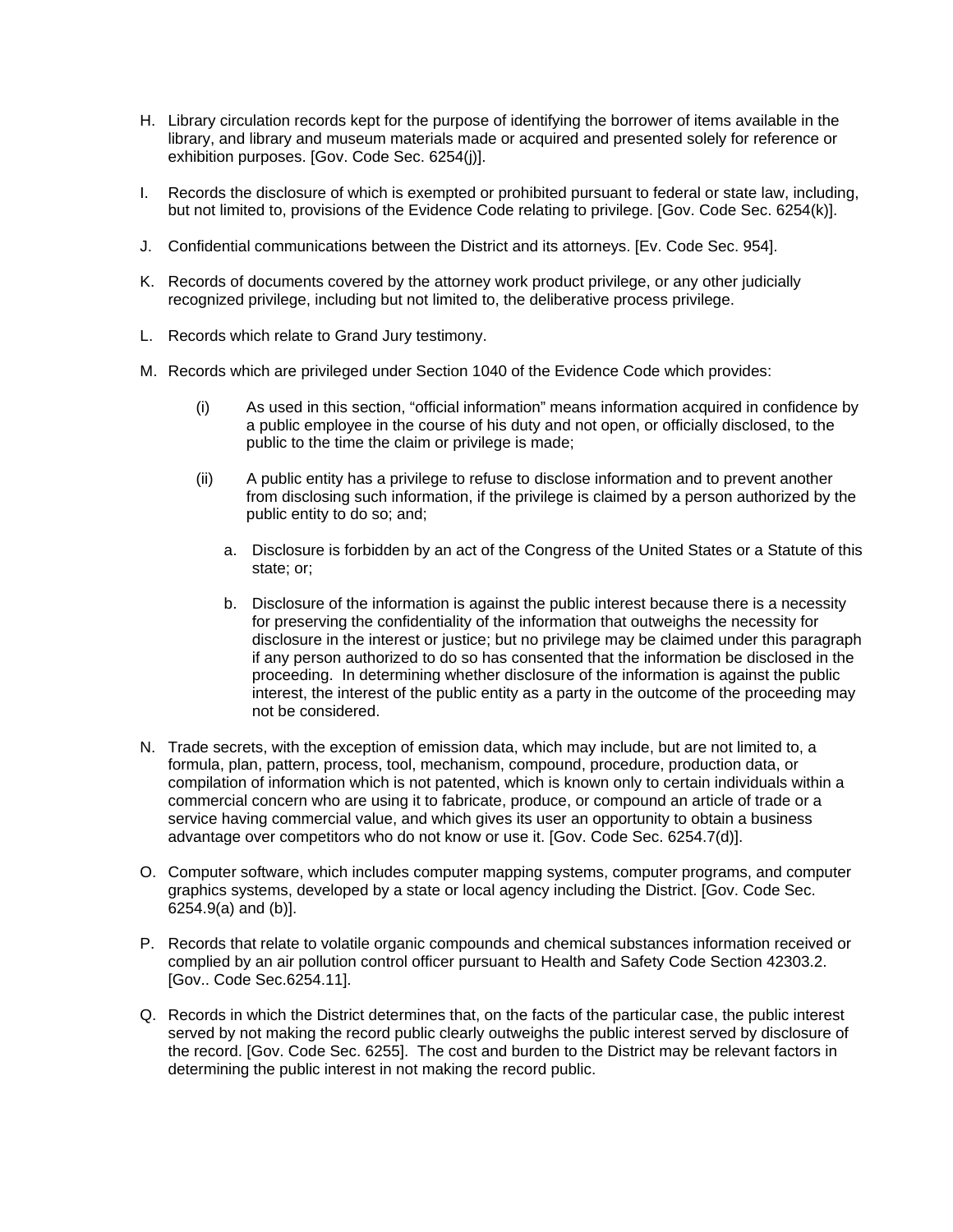R. A memorandum submitted to a state body or the District's Governing Board its legal counsel pursuant to subdivision (q) of Government Code Section 11126 or 54956.9 until the pending litigation has been fully adjudicated or otherwise settled. The memorandum shall be protected by the attorney work product privilege until the pending litigation has been finally adjudicated or otherwise settled. [Gov. Code Sec. 6254.25].

## **5. PROCEDURE**

- A. Requesting Copies of Public Records
	- (i) All requests for copies of public records must be made in writing. A Public Record Request Form is currently available on the District's web page at [www.valleyair.org.](http://www.valleyair.org/) Requests may be submitted by facsimile to the District at (559) 230-6061, or by mail to Public Record Request, 1990 East Gettysburg Avenue, Fresno, CA 93726-0244, or by email to the [public.records.coordinator@valleyair.org.](mailto:public.records.coordinator@valleyair.org) All requests for copies of records should describe an identifiable record. [Gov. Code Sec. 6253]. Reasonable restrictions may be imposed upon general requests for voluminous classes of documents. Copies will be provided unless 1) disclosure would infringe a copyright or trade secret, 2) the records are exempt from disclosure by express provisions of the law, or 3) the volume of requested records would be impracticable for the District to copy in it's day-to-day operations. However, in this case the District will make the records available for copying, by the requesting party, upon request. The District shall provide a copy of an electronic record in the format requested if the requested format is one that has been used by the District to create copies for its own use or for provision to other agencies. Records held by the District in electronic format may be requested in accordance with provisions specified in Gov. Code Sec. 6253.9.
- B. Assistance Provided to Requestors

When a member of the public requests to inspect a public record or obtain a copy of a public record, the District, in order to assist the member of the public make a focused and effective request that reasonably describes an identifiable record or records, shall do the following, to the extent reasonable under the circumstances:

- (i) Assist the member of the public to identify records and information that are responsive to the request or to the purpose of the request, if stated.
- (ii) Describe the information technology and physical location in which the records exist.
- (iii) Provide suggestions for overcoming any practical basis for denying access to the records or information sought. [Gov. Code Sec. 6253.1]
- C. Response Time
	- (i) The District shall determine within 10 days from receipt of the public records request if the request, in whole or in part, seeks copies of discloseable pubic records in the possession of the District. In unusual circumstances, additional time up to 14 days may be warranted. The District shall promptly notify the requestor of its determination and the reasons therefore. [Gov. Code Sec. 6253(c)] Such notification will include a public records reference number, which should be used in any further correspondence relating to the request and the estimated time to complete the request.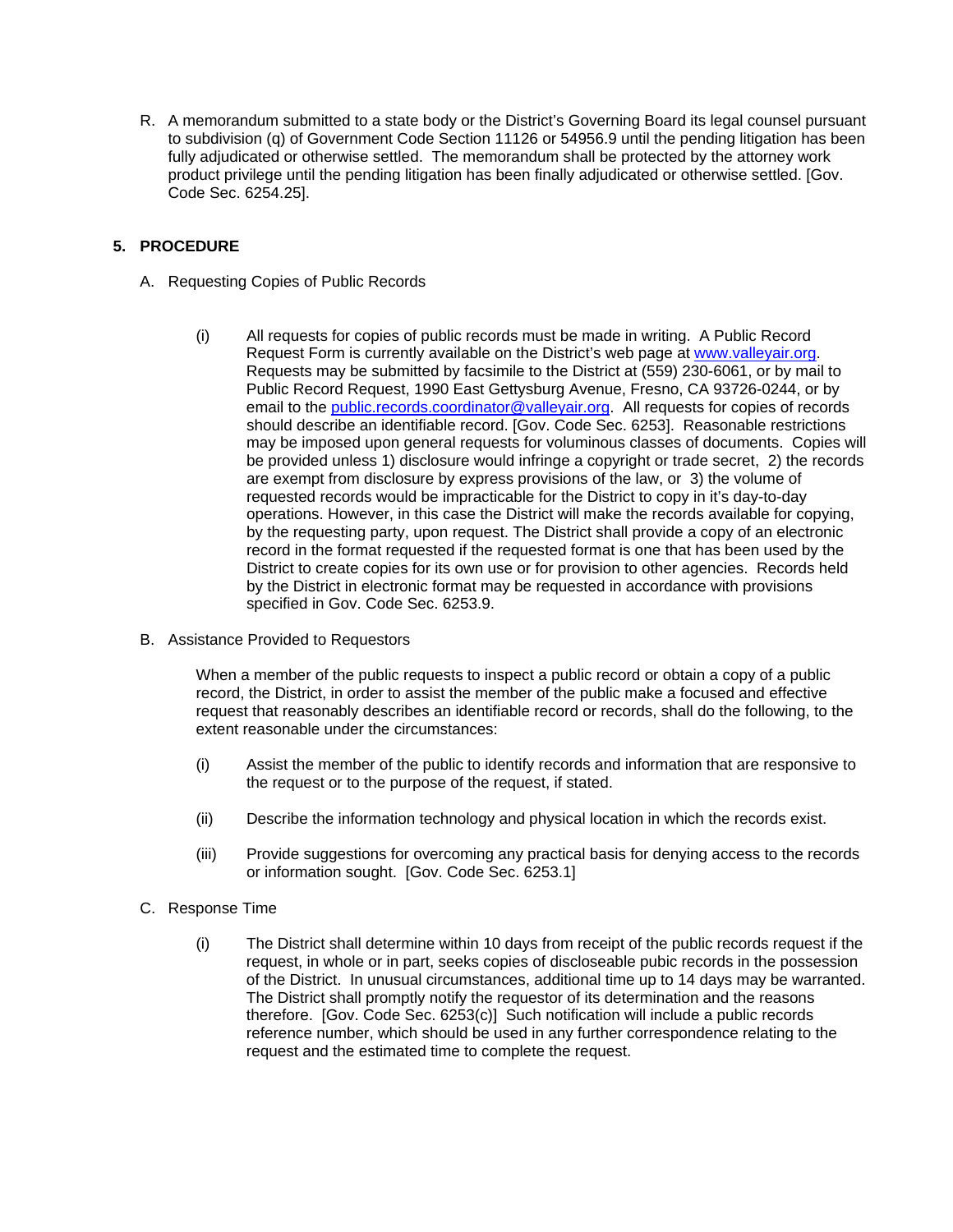D. Exempt Records and Trade Secrets

Records that are exempt from the Public Records Act will normally not be released. Records claimed by a facility or entity to be trade secrets or otherwise exempt from disclosure will not be released unless the District determines that they are clearly public records. Only information claimed to be a trade secret at the time of submittal to the District pursuant to District Rule 1030 and District Policy number ADM 1030-1 may be treated as trade secret. In the event that a question arises as to whether a particular record is exempt as trade secret or otherwise, the status of the document with the District Department responsible for maintaining that class of document must always be confirmed prior to releasing it as a public record.

E. Subpoenas

The public Records Act is not applicable in situations where subpoenas have been issued to the District for document production. Any such subpoenas shall be referred to District's Legal Department, unless otherwise directed by that office.

F. Requests for Access to Inspect Specific Files

It is the policy of the District that all records for public inspection shall be made available with the least possible delay.

Public records are open to inspection at all times during the office hours of the District, and every person has a right to inspect any public record as defined herein. To permit sufficient time for the District to compile the records for review, an appointment to view the records should be made by the requestor. A request to inspect public records in the custody of the District should be in writing and should describe the records with sufficient specificity to enable the District to identify the information sought.

Records that are exempt from the Public Records Act and records claimed to contain trade secrets will be handled in the manner described in Subsection D. If a delay occurs, the requestor will be notified of the reasons and offered the option of either viewing that portion of the record that is available, or waiting until the complete record is available.

A designated representative, will be available to assist the requestor during the inspection. The requestor will be provided with the records and a work space. The designated representative will ensure that no records are removed or altered. If the requestor asks for photocopies of certain records, the District will arrange for the copies to be made and mailed within 10 business days. The requirements set forth in Section VI regarding fees will be applicable.

#### **6. FEES**

A. The Public Records Act requires "payment of fees covering direct costs of duplication, or a statutory fee, if applicable." [Gov. Code Sec. 6253(b)]. In addition, when records are requested in electronic format, the requestor shall bear the cost of producing a copy of the record, including the cost to construct the record and the cost of programming and computer services necessary to produce a copy of the record when either of the following applies: (1) the District would be required to produce a copy of an electronic record and the record is one that is produced only at otherwise regularly scheduled intervals, or (2) the request would require data compilation, extraction, or programming to produce the record. [Gov. Code Sec. 6253.9(b)]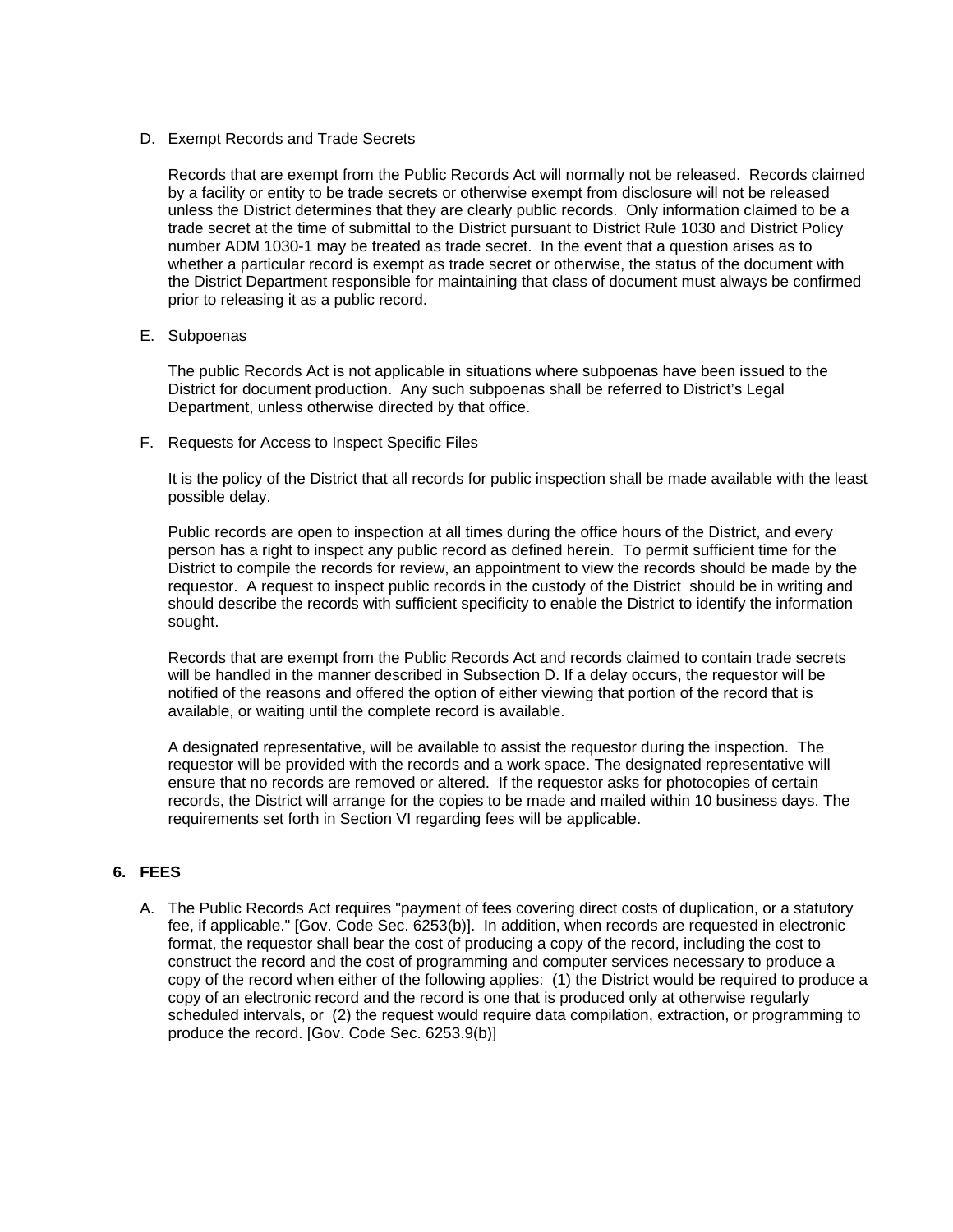The District will provide an invoice for charges due prior to release of the copied records. Note: If the requesting party is a Permitted Source of the District, upon request, the District will release the information with the invoice. Otherwise, requested information will be released only upon receipt of payment.

- B. The District's Finance Division shall set the rate to be charged for the direct cost of duplication. There is a charge of 10 cents per page for all pages photocopied. Paper copies generated from computer database programs, diskette or microfiche are 10 cents per page. Fees for other services and supplies associated with public record requests are as follows:
	- a. Copied CD's or copied Diskettes \$4.50
	- b. Delivery by Fax (Maximum 30 Pages) \$4.50
		-
	- c. Mailing Costs **Actual Postage plus \$4.50 Handling Charge**

Fees for programming and computer services, copying of audio and video tapes, however, will be based on the actual cost of the staff performing the work. The level of staff needed to fulfill the request for electronic information could vary depending on the intricacies and complexity of the request. For significant efforts, the requestor may be required to pay a portion or all of these costs in advance of commencing the work.

#### **7. RESPONSIBILITIES**

A. Public Records Coordinator

The Executive Officer will designate the office that will have primary responsibility for coordinating the District's compliance with the California Public Records Act. That responsibility includes:

- (i) Receiving, logging, and tracking all requests for public records;
- (ii) Determining the possible location of the records, and routing copies of requests to the appropriate division to obtain copies of records requested and following up to meet return date deadlines;
- (iii) Assisting the public in understanding what information is available, and what must be done to obtain access to, or copies of, public records;
- (iv) Ensuring that the District Counsel's Office reviews any material subject to confidentiality of data or trade secret status and provides their comments as to whether the requested records may be released;
- (v) Following the procedures above dealing with trade secrets if a record has been identified as a trade secret or appears to be confidential;
- (vi) Providing the necessary notices and public records within the appropriate period of time as outlined in these guidelines;
- (vii) Making sure that all originals of records are returned to the appropriate organization unit as soon as possible;
- (viii) Ensuring that requests from the media are coordinated with the Program Assessment and Public Education Division;